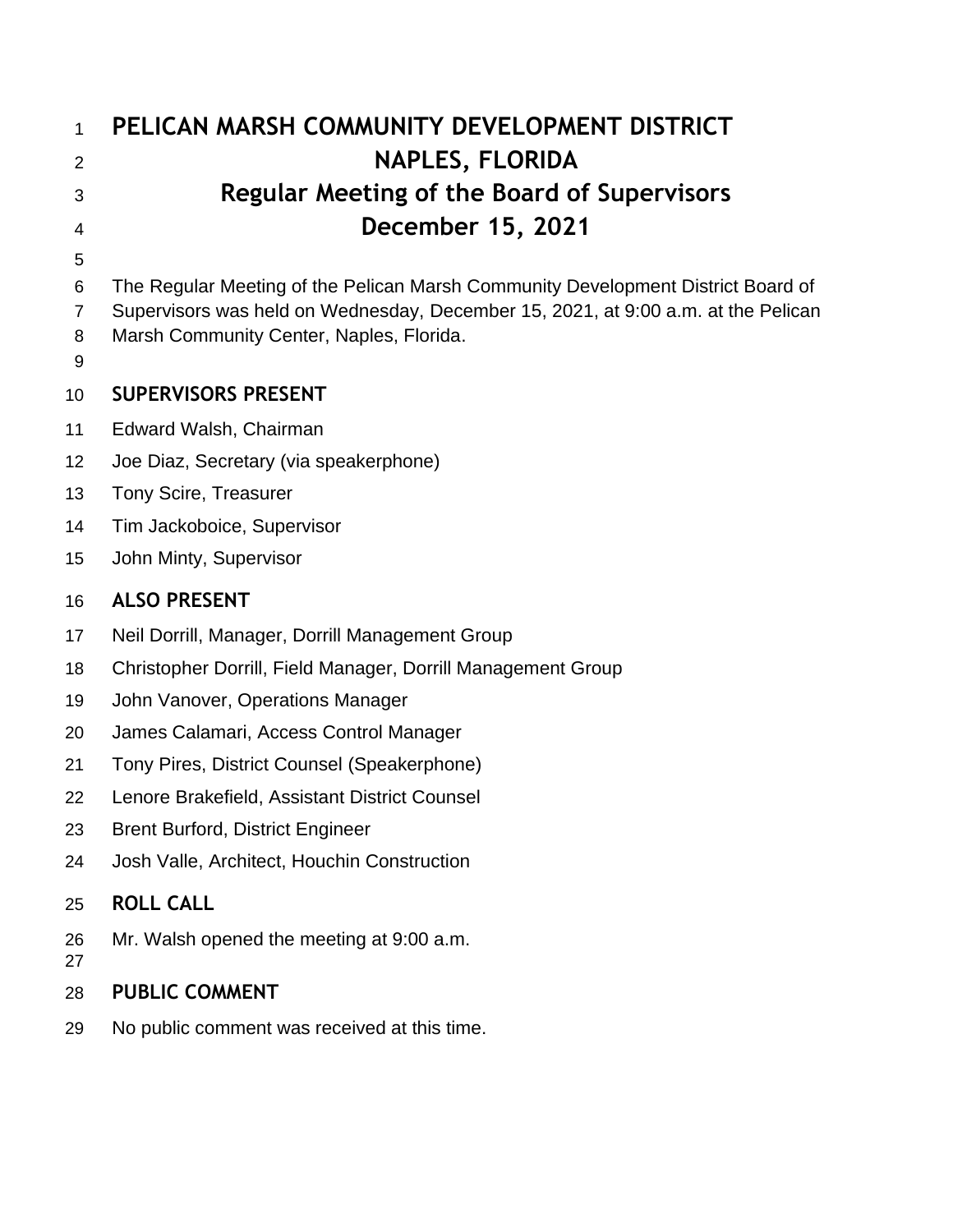### **APPROVAL OF AGENDA**

- **The Agenda was unanimously approved on a MOTION by Tony Scire and a**
- **second by Tim Jackoboice.**

# **APPROVAL OF MINUTES**

- **On a MOTION by Joe Diaz and a second by John Minty, the Minutes were**
- **unanimously approved.**

## **FINANCIALS**

- The first month financials for the new fiscal year were provided to the Board and Mr.
- Dorrill noted that there had not yet been a great deal of activity. The financials through
- the end of October showed \$1,600,000 in cash, with almost \$1,500,000 of that amount

sitting in the reserve accounts. Mr. Dorrill noted that there was roughly \$134,000 in what

- he called pre-cash, against \$100,000 in payables.
- The income statement showed \$28,000 coming in during October and in non-ad
- valorem assessments, which Mr. Dorrill surmised was money from those residents
- whose mortgages required them to escrow taxes and insurance. There was also a good
- amount received from the sale of transponders. All the cost centers on the expense side
- at the first month of fiscal year 2022 were \$102,000 under budget for the total operating
- expenditures.

#### **On a MOTION by Tony Scire and a second by Tim Jackoboice, the financials were unanimously accepted by the Board.**

## **MANAGER'S REPORT**

- **A. Pedestrian Gate Request – Egrets Walk**
- Mr. Dorrill provided the Board with some backup material on this request, which the
- Egrets Walk community has been working on for some time. The representative of the
- Egret Walk community, Bob Gianetti, addressed the Board with this public petition. This
- gate would not accommodate a car and would only be used by residents of Egrets
- Walk.
- The location of the gate would be half a mile in from the entrance of Egrets Walk. They
- hired W. J. Johnson Engineering to do the site plans for the County permit, and the area
- would include the gate, cameras and landscaping. All these expenses would be
- covered by Egrets Walk. The gate ingress and egress would be with the use of fobs,
- two per owner.

Pelican Marsh Community Development District – Minutes December 15, 2021 Page 2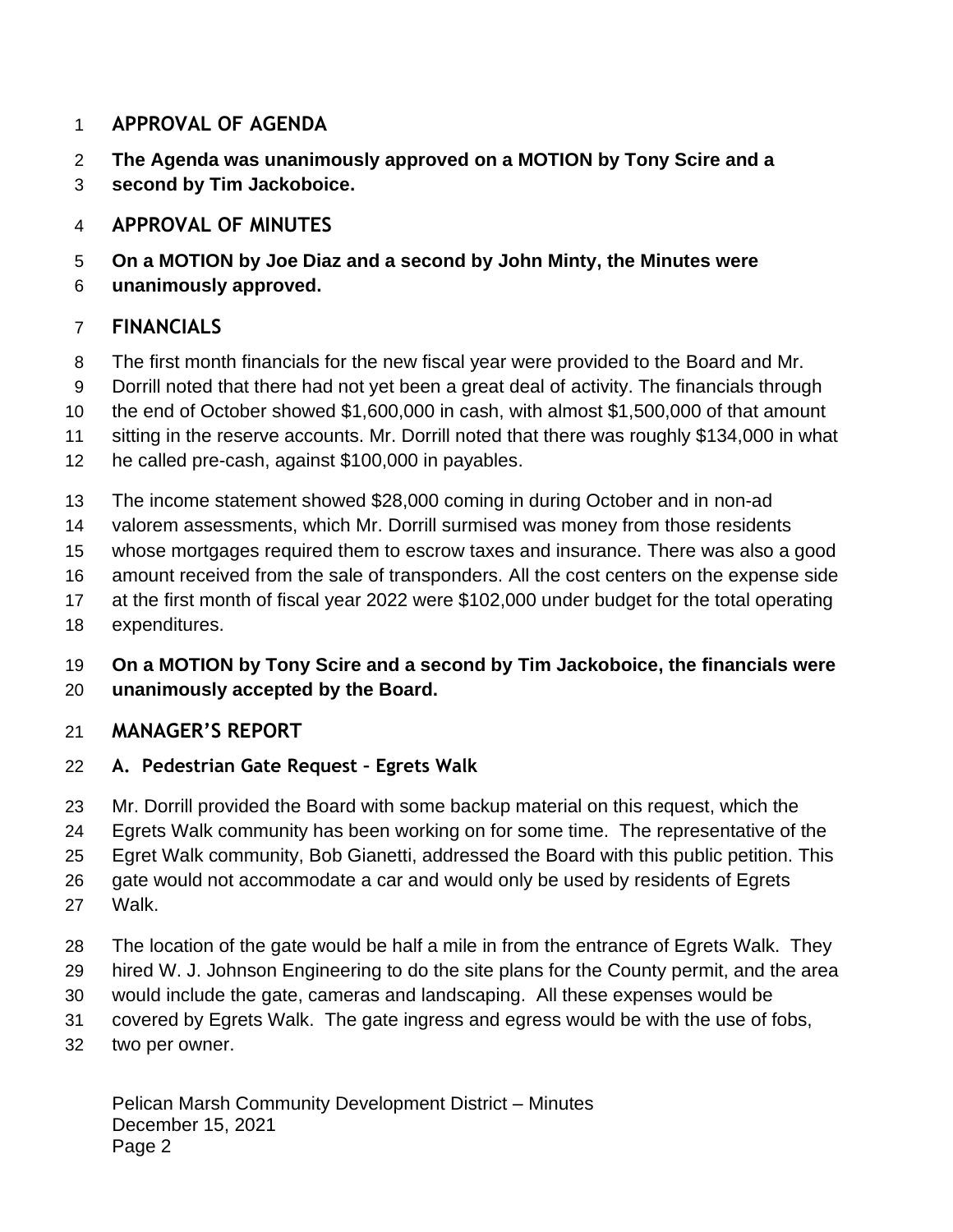A six-foot sidewalk would join the sidewalk that is in place. There are three large lights

- in that area, and there will also be lights along the walkway. There will be cameras on
- both sides, facing into Mercato and into Egrets Walk.
- Mr. Gianetti spent some time talking to the residents of Mercato who have the same
- type of gates and was advised by them that they have had no security breaches. The
- security company and the manager for that area also advised that there had been no
- security breaches.
- The fob has been effective as there are no codes, as the fob itself, when held up to the sensor, opens the gate. People going in and going out are also tracked, and the sensor also identifies if, for instance, if something appears to be wrong, such as a car parked in front of the gate, in that case the fob can be turned off. The security cameras will record activity and will also record live and will be managed by a security company. The approval process included correspondence with Mercato, checking with all the owners
- in Egrets Walk, where all concerns and questions were addressed in numerous
- meetings. Over 80 percent of the residents were in favor of it. Mr. Gianetti hoped to get
- the approval of the CDD for this gate.
- Mr. Walsh noted that he had met with Mr. Gianetti several times on this item, and then
- asked the Board members if they had any questions. Mr. Minty asked what form the
- Board's approval would come in, and Mr. Dorrill advised that at a minimum there would
- probably be a license agreement required that would include some indemnification.
- Mr. Pires was contacted by phone and suggested to Mr. Gianetti that at the time they
- submit their site development plan they should also submit it to the Board for approval,
- and it would be necessary that it would be consistent with the PUD. Any approval the
- Board would give today would be for the concept. A license agreement could then be
- entered into between their association and the CDD. The liability issues for the CDD
- would need to be addressed, and in the presentation the access control issues were
- addressed, which is a concern for the CDD.
- Mr. Pires further indicated that the license agreement should include the limitation that
- the gate would be for Egrets Walk residents only, and any in- substantial change
- application to the PUD that will be provided to the County will be copied to the CDD at
- the time of submittal. The provision about the use for residents only should be included
- in the approval from the County.
- Mr. Scire asked, as representatives for the entire CDD community, how they will
- determine how the rest of the residents feel about this request. Mr. Walsh noted that it
- was published that this item would be discussed in this open meeting, and that is the

Pelican Marsh Community Development District – Minutes December 15, 2021 Page 3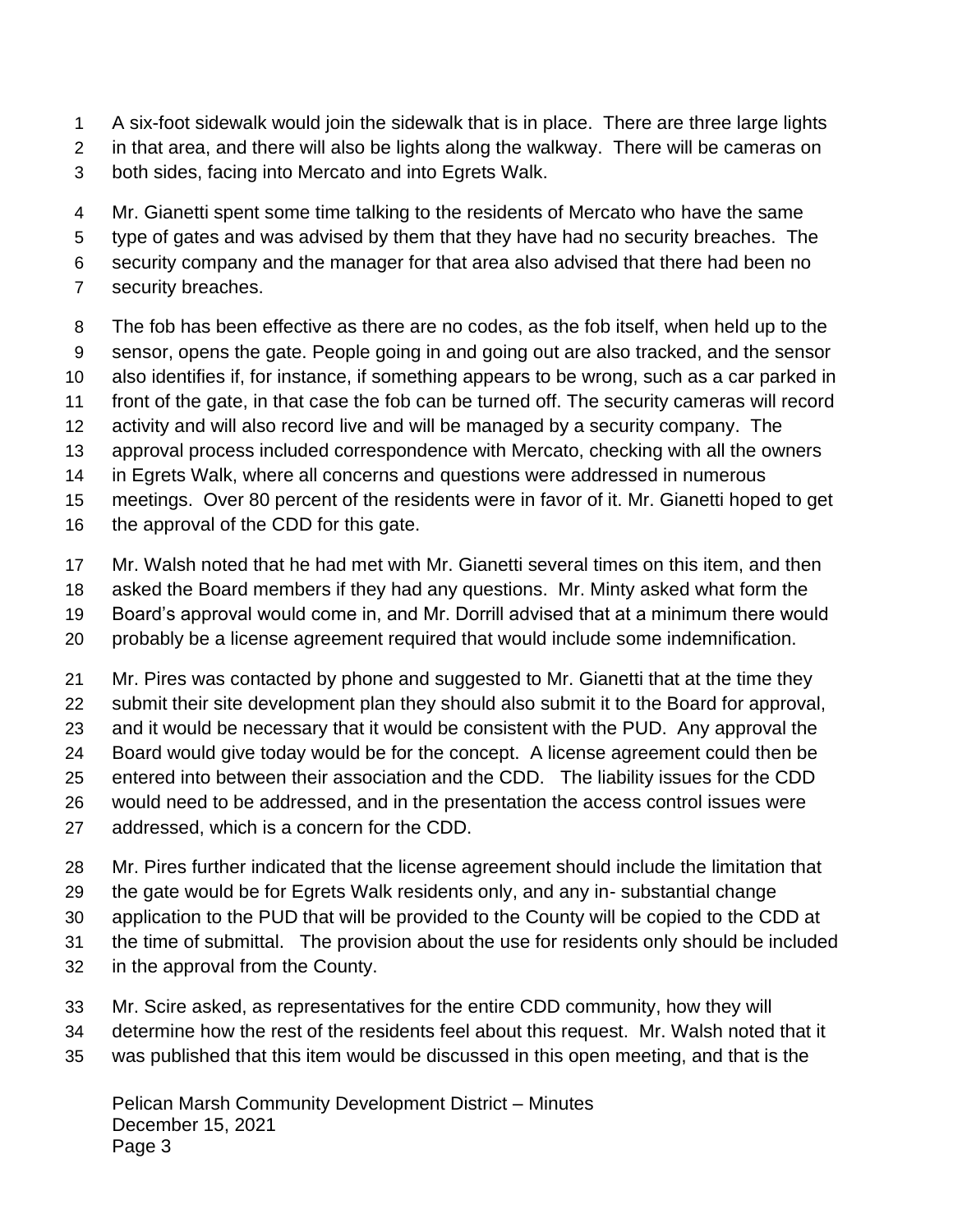- way this community can respond to this request. Mr. Walsh did not personally feel that
- this was a substantial change for Pelican Marsh, as they are requesting that a gate be
- installed half a mile within their own community.
- Mr. Walsh then took comments from the public.
- Sheila Johnson from Sweet Bay agreed that the rest of the Pelican Marsh community
- needed more time to look at this issue and asked that it be delayed until everyone was
- back in Naples from holiday travels. Mrs. Johnson did not feel that it was an
- insubstantial change, as the borders of the community would be breached.
- Douglas Johnson from Sweet Bay agreed that this gate would be a substantial change,
- but he did feel that the presentation was excellent. He was a resident in Sweet Bay
- when Mercato was built and turned down the developer's offer for access for the
- residents into Mercato, as that would present additional access control concerns.
- He agreed with Mrs. Johnson that it should be presented to the community, and
- especially those communities that were close to Egrets Walk.
- Kimberly Martin noted that Mr. Gianetti had worked very hard on this pedestrian gate
- which will be half a mile into their community. She did not feel that it would be an
- access control issue as the gate will be monitored, and there will be cameras on at all
- times. If someone abuses the privilege, their fob will no longer work. The Mercato
- residents who would back up to the gate have had no problems, and she supported the gate issue.
- A resident from Egrets Landing, where the gate entrance would be located, expressed
- concern about putting a gate in, as there have been issues in Mercato and other
- communities in the CDD.
- 24 Jake \*\*\* lives on Egrets Landing and very much supports the idea of putting the gate in.
- It will be for residents of Egrets Walk only and will have no impact on others. As far as
- what goes on in Mercato, it will only be residents of Egrets Walk that can get back
- through the gate and should be an issue that remains only with Egrets Walk.
- Gerry Carbone from Montclair asked about the cameras and where they will be located
- and wondered what the response would be if there was an issue at the gate, and how
- soon someone would respond. He was advised that the response would be what it
- would be in any situation where there was a breach or event in Pelican Marsh.
- Laurie \*\*\* from Egrets Walk felt that if someone wishes to breach any gate in the community they could, and with the cameras and fob access she felt even more secure.

Pelican Marsh Community Development District – Minutes December 15, 2021 Page 4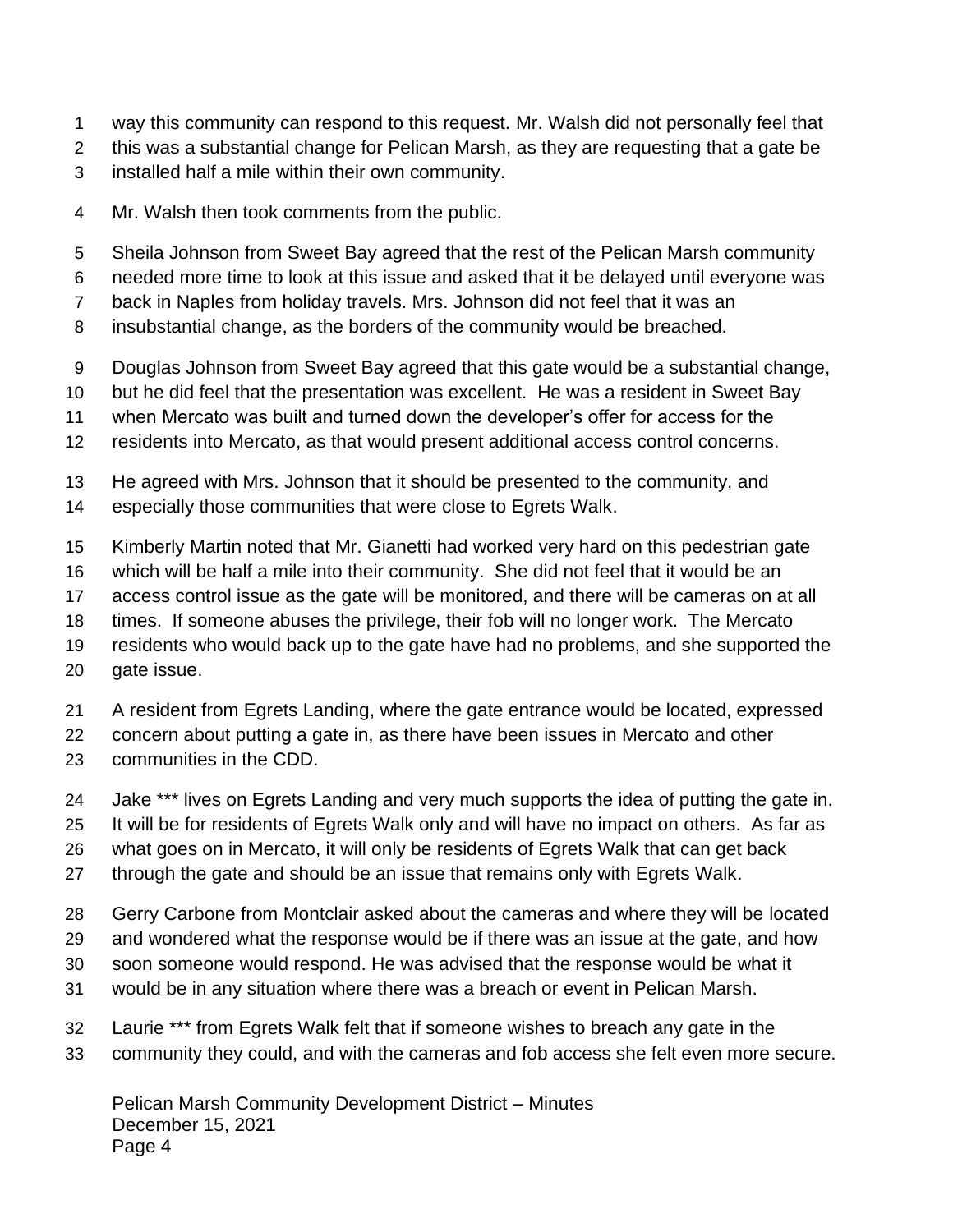Mr. Walsh then noted that his concerns would be cost and access control. The costs

- were no longer a concern as Egrets Walk was paying for the entire project. Mr. Walsh
- then noted that they do not man all the CDD gates 24 hours a day, and if someone
- wanted to gain access after ten at night, all they would have to do is punch in the code,
- or even without the code, walk in. The Vanderbilt Beach gate is not a public road and would be easy to gain access to after hours. The CDD does have cameras at the
- gates, but there are many people who know the gate codes. Mr. Walsh then stated that
- he feels comfortable that Egrets Walk has done more for access control than the District
- has done on the main gates.
- Mr. Gianetti advised that they have had quite a bit of help from the Egrets Walk
- residents, and briefly went over some of the costs spent on security so far. Mr. Walsh
- added that he felt this should be a gate solely for the residents of Egrets Walk, and no
- one else in Pelican Marsh. if there is an issue at the gate at any time, it should be the
- responsibility of Egrets Walk to handle it.
- Mr. Walsh also spoke to Mr. Calamari about this, and if the gate is approved, he would
- ask that the rovers who are on patrol regularly to add to their rounds the gate at Egrets
- Walk and check to make sure it was closed. If approval is given for this gate, Mr.
- Walsh will ask Mr. Scire, as Board liaison for access control, to supervise that effort and
- report back to the Board on what the rovers find.
- Mr. Gianetti then noted that if the CDD would like to have access to their camera network, they could make that happen as well.
- Douglas Johnson then asked if the Board approved this, would it set a precedent for
- other communities within reasonable proximity to Mercato to do the same, and then
- there will be multiple access points within Pelican Marsh. Mr. Walsh acknowledged this
- as a good point, noting that several years ago there was a proposal to put in a car
- access point to Mercato, which was voted down by the Board at that time. He felt that
- every single issue would have to be looked at on its own merits in order to make a decision on a request.
- Mr. Scire also felt that Mr. Johnson's point was a good one and could open the door to
- public access on a pedestrian walkway across from Sweet Bay. this could possibly
- occur as other residents may want to have access to Mercado as well.
- Mr. Walsh reiterated that each situation would have to be looked at on its own merits
- and added that he does not see this situation as a slippery slope.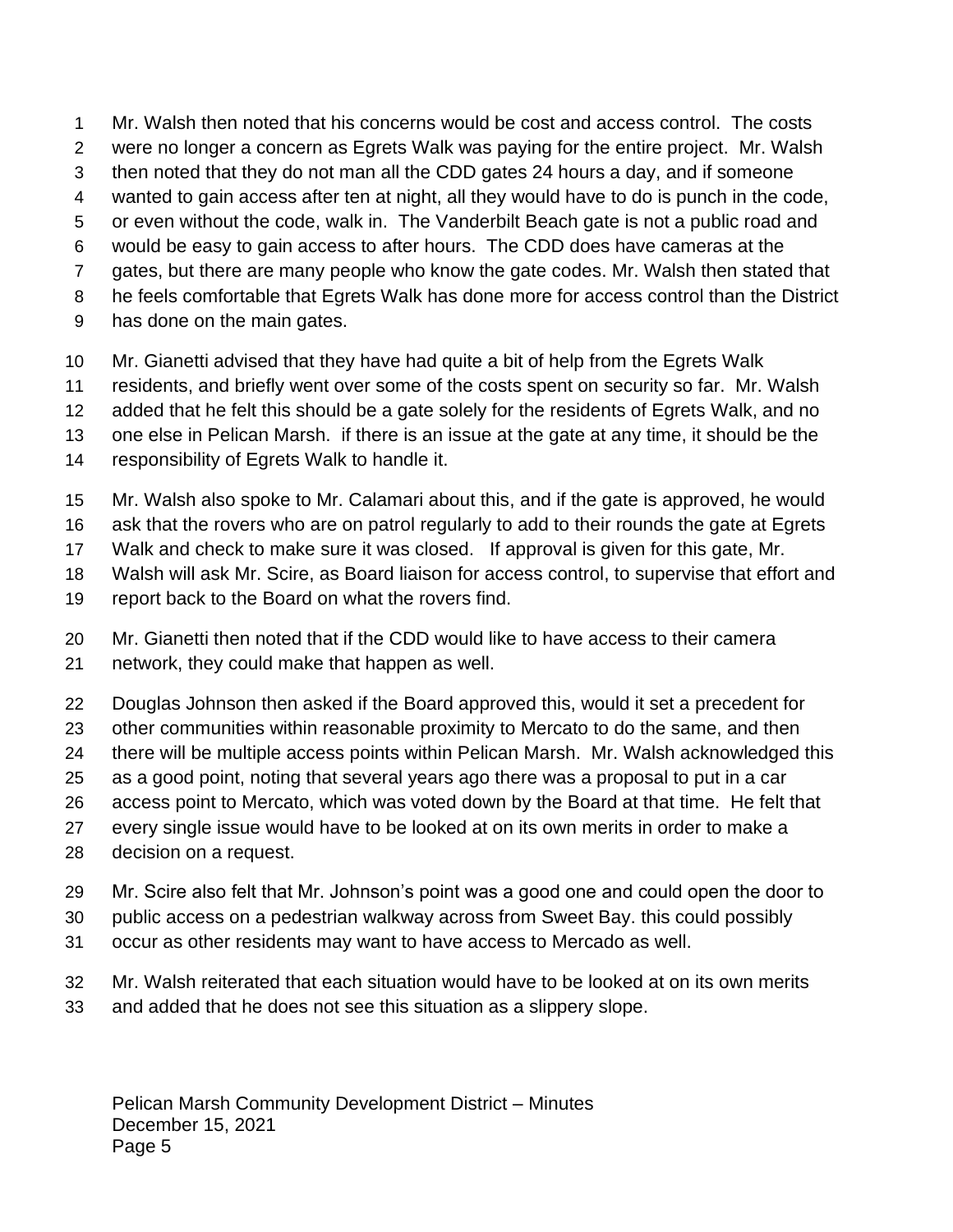**On a MOTION by Tim Jackoboice and a second by Edward Walsh, the Board gave** 

**conceptual approval to Egret Walk's request for a pedestrian gate within their** 

- **community into Mercato, subject to Mr. Pires legal approval as well. The Motion**
- **passed four to one with Mr. Scire voting against it**.

## **B. Update on Design/Build Project**

- Mr. Dorrill advised that earlier in the week Supervisor Jackoboice convened the
- Community Focus Group to look at the first round of schematic drawings for the
- elevation. He gave a brief synopsis of the Board's decision to replace the gate houses,
- and what has been accomplished so far.
- Mr. Jackoboice advised that the focus group met the preceding Monday, and there were
- 13 people in attendance, including Valle, the architect from Houchin Construction.
- Several different designs were reviewed in an effort to get some consensus on what
- direction the group was leaning towards. The overall look and footprint of the gatehouse
- were discussed, as well as fire and emergency access, roof design and so on.
- There was a concern about melding the theme of the gatehouses with the executive
- monuments in the community, and the Group was leaning towards a lighter, cleaner,
- California/Florida contemporary design.
- Mr. Dorrill asked Mr. Valle to walk those present through the inspiration board, where
- the style was referred to as Modern Coastal. Mr. Valle noted that the overall concept
- included making some uniformity with the three gatehouses, with good functionality for
- the attendants. The only material difference among the three guard houses
- architecturally speaking would be on Airport they are not proposing a porte cochere
- over the guest entrance, while they are proposing them for the other two entrances.
- The resident inbound lanes will remain uncovered and clear, and that will also serve as the Fire Department access. From an inspiration perspective, they were looking at an Old Florida or Coastal look with simulated stucco siding, and open gables and large glass windows. Because of the porte cochere over the guest entrance, the lower beam must be set at 14 feet above the surface of the roadway, so the building will be much taller than what is presently there. Because of the direction two of the guard houses will be facing, they may install some shade devices due to the direct sunlight that will be
- coming through those large windows.
- Mr. Dorrill reported that at this point Mr. Jackoboice has asked for some second
- iteration of architectural renderings, and they will reconvene the focus group and will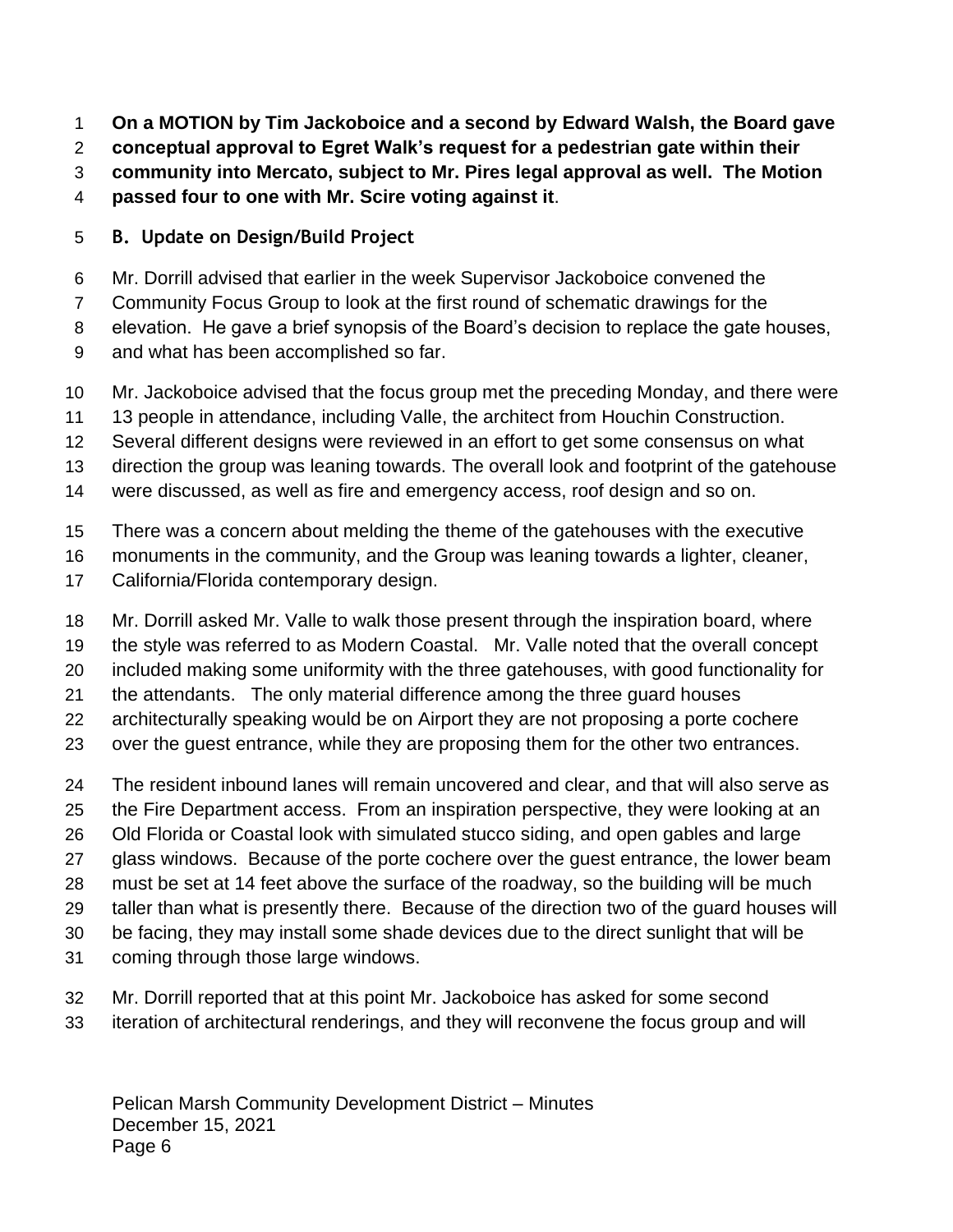- bring the renderings back to the Board for some final approvals. At that point they will
- begin the process of preparing the construction drawings to specifications.
- The project is scheduled to start late in calendar year 2022, and it is anticipated that it
- will take six months to go through the regular review and building permit process. Mr.
- Dorrill added that Mr. Jackoboice was very satisfied, and they are looking to moving
- onto the next phase.
- Mr. Walsh asked when the new schematics for the resident group would be available,
- and then when the second meeting would take place, and was advised that this would
- happen in January, and then they come to the Board for approval in either January or
- February.
- Mr. Walsh noted that he had gotten feedback from several members who attended the focus group meeting, and it has been very positive.

# **C. Update on Vanderbilt and Airport Six-Laning and Landscaping**

- Mr. Dorrill updated the Board as to the concerns expressed at the October meeting
- about the coming six-laning of Vanderbilt Beach Road from US 41 to just west of the
- entrance to the Galleria shops near the intersection of Airport Road.
- The County is at the 60 percent design level phase, and the Board had requested an update on it. The project is scheduled to go out to bid in 2024.
- At the same time, the following year the County has plans to complete the six-laning of
- Airport Road from just north of the entrance to Pelican Marsh, all the way up to
- Immokalee Road.
- In 2019 the County was in a crisis as a result of the cost of maintaining streetscapes
- and medians in the urban area. Presently it is approaching \$8,000,000 a year to
- maintain those areas. They have now imposed a moratorium against any additional landscape median improvements into the foreseeable future.
- Mr. Dorrill got this surprising news the previous week when he met with the District's
- County Commissioner, Andy Solis, who advised that it would have to be reconsidered if
- he remained on the Commission. District 2, where Pelican Marsh is located, paid about
- 30 percent of all the cost of all of the medians
- countywide. Mr. Dorrill discussed the fact that there was going to have to be a
- discussion on how to resurrect the capital funding to build the final cross section and the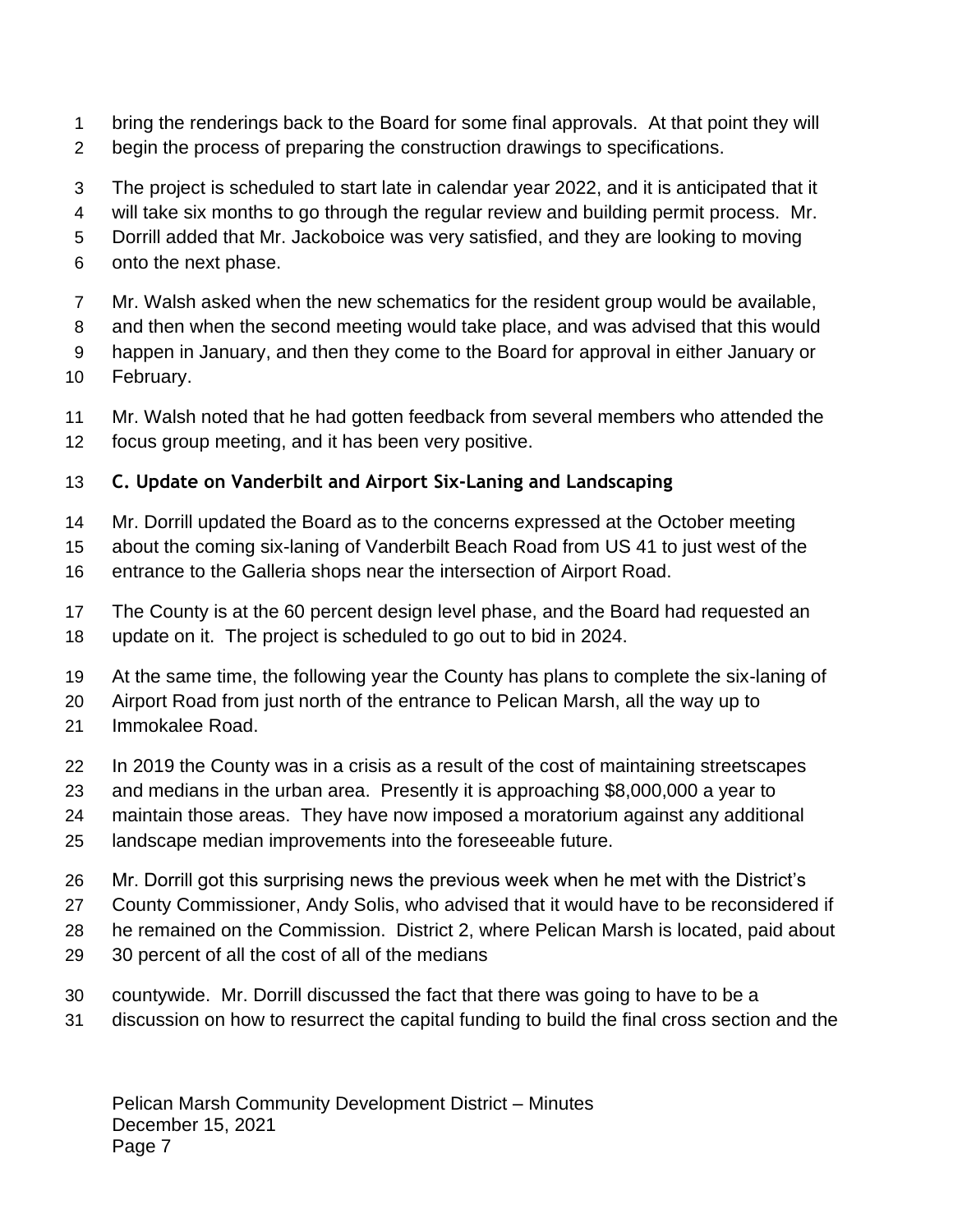- improvements with Mr. Solis, especially as next year is an election year, and it is a big
- issue for this community.
- The amount of remaining median for Airport Road and Vanderbilt will be small by the
- time six lanes are incorporated in all directions with turn lanes, which would leave a
- median of seven to eight feet wide at the widest. Mr. Walsh added that two of the major
- roads around Pelican Marsh are going to be expanded over the next three to four years,
- which basically means they won't be putting new landscaping in the median if they know
- they're going to rip the median up. The long-term problem is the lack of money, and the
- landscaping will need to be funded.
- Mr. Dorrill will continue to address this with Commissioner Solis, and Mr. Welch
- indicated that he would be happy to accompany Mr. Dorrill to the next meeting he has
- with the Commissioner.
- Greg Heater of Esperanza at Tiburon thanked the Board for the work they are doing for
- the residents in this regard, noting that he had been championing this cause for six
- years and going nowhere with their County Commissioner. Not only is there no budget
- for it, but there is also no plan, and if they started the process now, they wouldn't see
- landscaping until the year 2030. Mr. Heater noted that the District pumped quite a bit of
- money for two decades into the community, and have gotten nothing for it.
- Mr. Walsh assured Mr. Heater that they are going to keep working on this problem and appreciated the frustration that he felt.

## **D. Bay Laurel and Galleria Landscaping**

- Mr. Dorrill advised that this Board had spent about \$600,000 in the last six months on a variety of landscape projects in the District, and one that is planned for Tiburon during the winter. They are addressing the hardscapes and the signage along with the guard gates, and there are two upcoming projects, and one at Bay Laurel and the other Galleria.
- Mr. Vanover advised that as part of the Board approved work plan for this year, the
- Board asked that the secondary roads be looked at and the ageing landscaping be
- renovated. The first round will focus on Galleria, Bay Laurel, and Spanish Moss. They
- met with Mrs. Goetz, and the project will begin sometime in February and completed in
- March. Mr. Walsh advised that this work will be done in-house, and he hoped that this
- work will be completed by this summer.